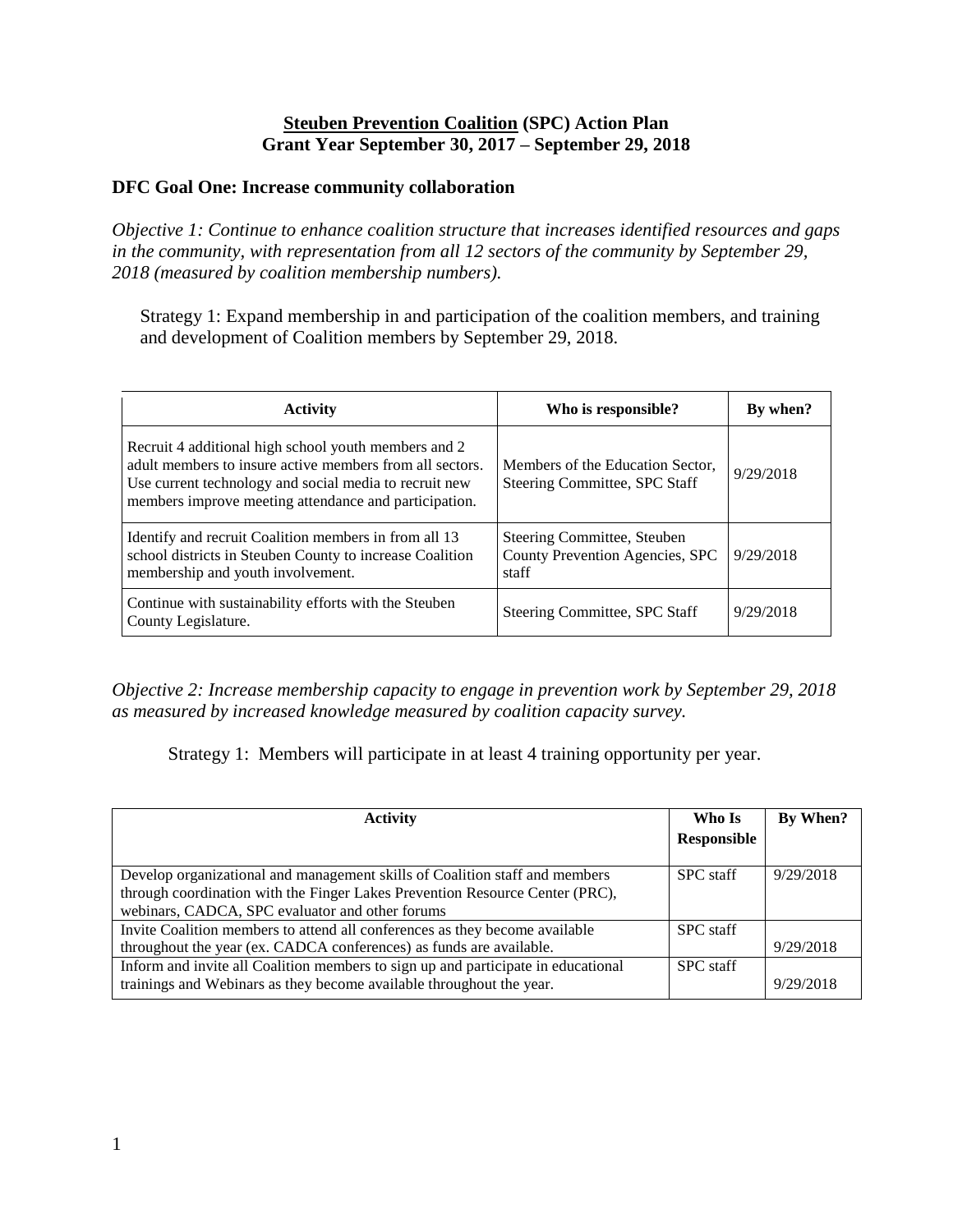*Objective 3: Investigate alternative methods to engage youth membership in Coalition activities by September 29, 2018 as measured by coalition membership numbers.*

Strategy 1: Increase youth membership attendance at Coalition meetings and activities provided*.*

| <b>Activity</b>                                                                   | Who is responsible?                                                  | By when?  |
|-----------------------------------------------------------------------------------|----------------------------------------------------------------------|-----------|
| Increasing the number of schools participation in the<br>Youth Action Forum.      | Youth Action Forum Committee,<br>Coalition Members, SPC Staff        | 9/29/2018 |
| Secure alternative funding for sustainability of the Youth<br><b>Action Forum</b> | Youth Action Forum Committee,<br><b>Coalition Members, SPC Staff</b> | 9/29/2018 |
| Establishing Regional Youth Coalition meetings.                                   | Youth Action Forum Committee,<br><b>Coalition Members, SPC Staff</b> | 9/29/2018 |
| Development of PSA projects for youth participation                               | Youth Action Forum Committee,<br><b>Coalition Members, SPC Staff</b> | 9/29/2018 |

### Strategy 2: Providing Support

| <b>Activity</b>                                                                             | Who is responsible?                      | By when?    |
|---------------------------------------------------------------------------------------------|------------------------------------------|-------------|
| Host 4 <sup>th</sup> Annual Youth Action Forum                                              | Youth workgroup, SPC staff               | 10/31/2017  |
| Strive to involve all 13 schools in the 5 <sup>th</sup> Annual Youth<br><b>Action Forum</b> | Youth workgroup, steering, SPC<br>staff  | 10/31//2018 |
| Engage Youth Action Forum 'graduates' in ongoing<br>coalition activities.                   | Youth workgroup, coalition, SPC<br>staff | 9/29/2018   |

*Objective 4: Collect data from key informant interviews, focus groups, adult perception surveys and adult community surveys (measured by reports of compiled data).*

Strategy 1: Implement, analyze and report information from all data collected by September 29, 2018.

| <b>Activity</b>                                                       | Who is responsible?                          | By when?  |
|-----------------------------------------------------------------------|----------------------------------------------|-----------|
| Conduct 4 youth focus groups and 4 adult key<br>informant interviews. | Coalition members, SPC staff                 | 5/31/2018 |
| Conduct an adult perception survey to at least 250<br>adults.         | UAD and MJP Task Force<br>members, SPC staff | 8/31/18   |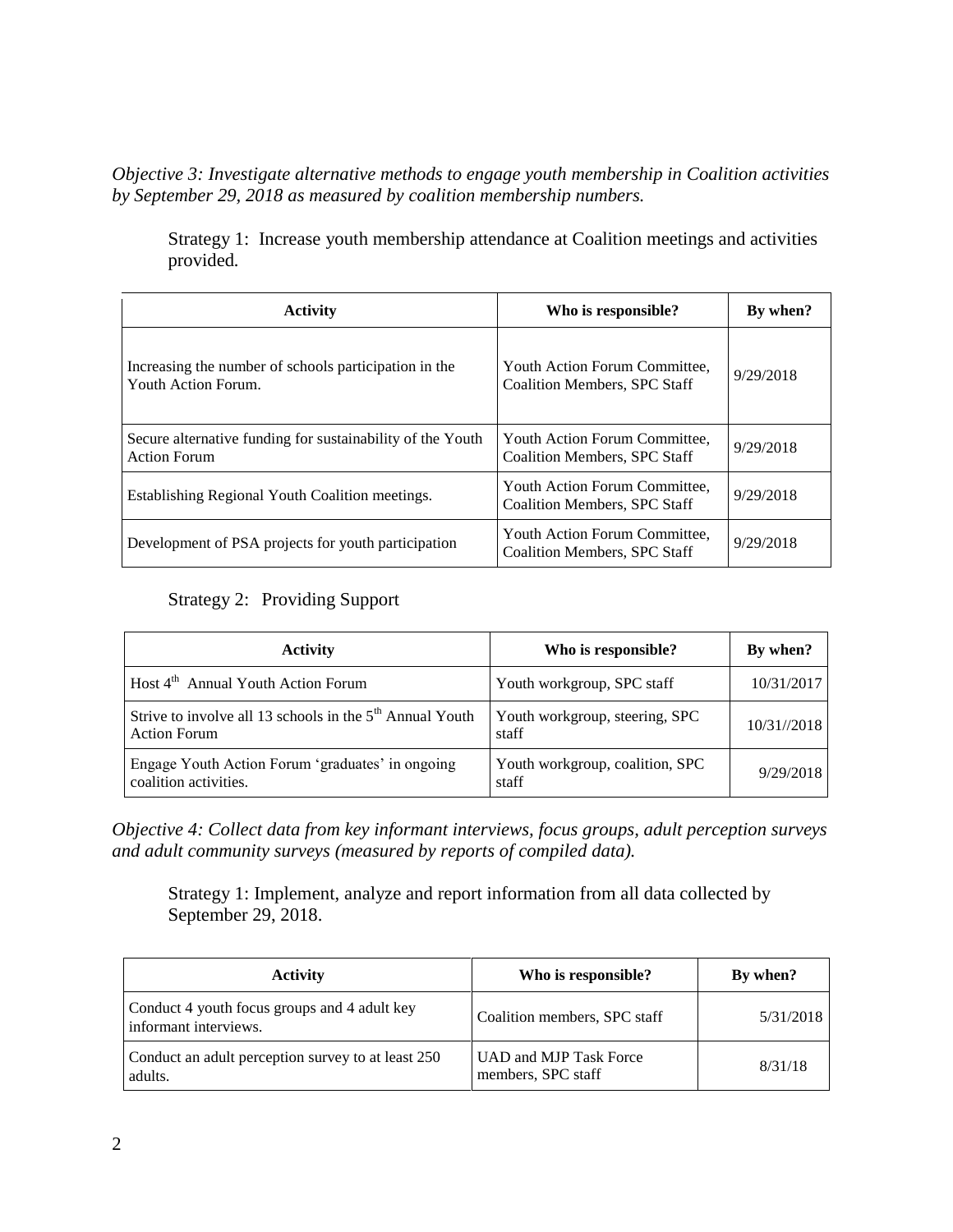| Collect additional community data from sources such<br>as county health assessment and short surveys placed<br>at health fair tables, information display tables, open<br>house and similar school events.                                        | Coalition members, SPC staff  | 5/31/2018 |
|---------------------------------------------------------------------------------------------------------------------------------------------------------------------------------------------------------------------------------------------------|-------------------------------|-----------|
| Review and update community assessment                                                                                                                                                                                                            | Coalition, PRC, SPC staff     | 4/30/2018 |
| Convene Steuben's three prevention providers and<br>the Steuben County Department of Community<br>Services to assess unmet needs of youth, and identify<br>available resources. This will continue to be a<br>function of our Steering Committee. | Steering Committee, SPC staff | 3/31/2018 |

*Objective 5: Investigate the use and abuse of Opioid/Prescription Pain medication in Steuben County (measured by reports of compiled data).*

Strategy 1: Provide Information.

| <b>Activity</b>                                                   | Who is responsible? | By when?  |
|-------------------------------------------------------------------|---------------------|-----------|
| Involvement in Steuben County Opioid Forum                        | <b>SPC</b> Staff    | 2/10/2018 |
| Involvement in Steuben County Chemical Dependency<br>Subcommittee | <b>SPC Staff</b>    | ongoing   |
| Collection of Opioid Use/Opioid Prescription Medication<br>data   | <b>SPC Staff</b>    | 9/29/2018 |

#### **DFC Goal Two: Reduce youth substance use.**

*Objective 1: Reduce Youth Alcohol Use by 3% (measured by 30 day use reported by grades 8, 10 and 12 in student survey) by Sept. 29, 2018. The next round of student surveys will be administered in Oct. of 2017.*

Strategy 1: Provide Information

| <b>Activity</b>                                                                                                                                                                                                                                                                  | Who is responsible?       | By when?  |
|----------------------------------------------------------------------------------------------------------------------------------------------------------------------------------------------------------------------------------------------------------------------------------|---------------------------|-----------|
| Educational outreach – Develop and distribute material,<br>Tips for the Tool Box, create PSA's, manage health &<br>wellness fairs, media interviews                                                                                                                              | UAD Task Force, SPC staff | 9/29/2018 |
| Develop a parent educational series of flyers concerning<br>alcohol and other drugs including legal consequences;<br>i.e. Social Host Law, to reduce the incidence of parents<br>allowing access to alcohol. Place flyers on school<br>district web-sites and county newspapers. | UAD Task Force, SPC staff | 9/29/2018 |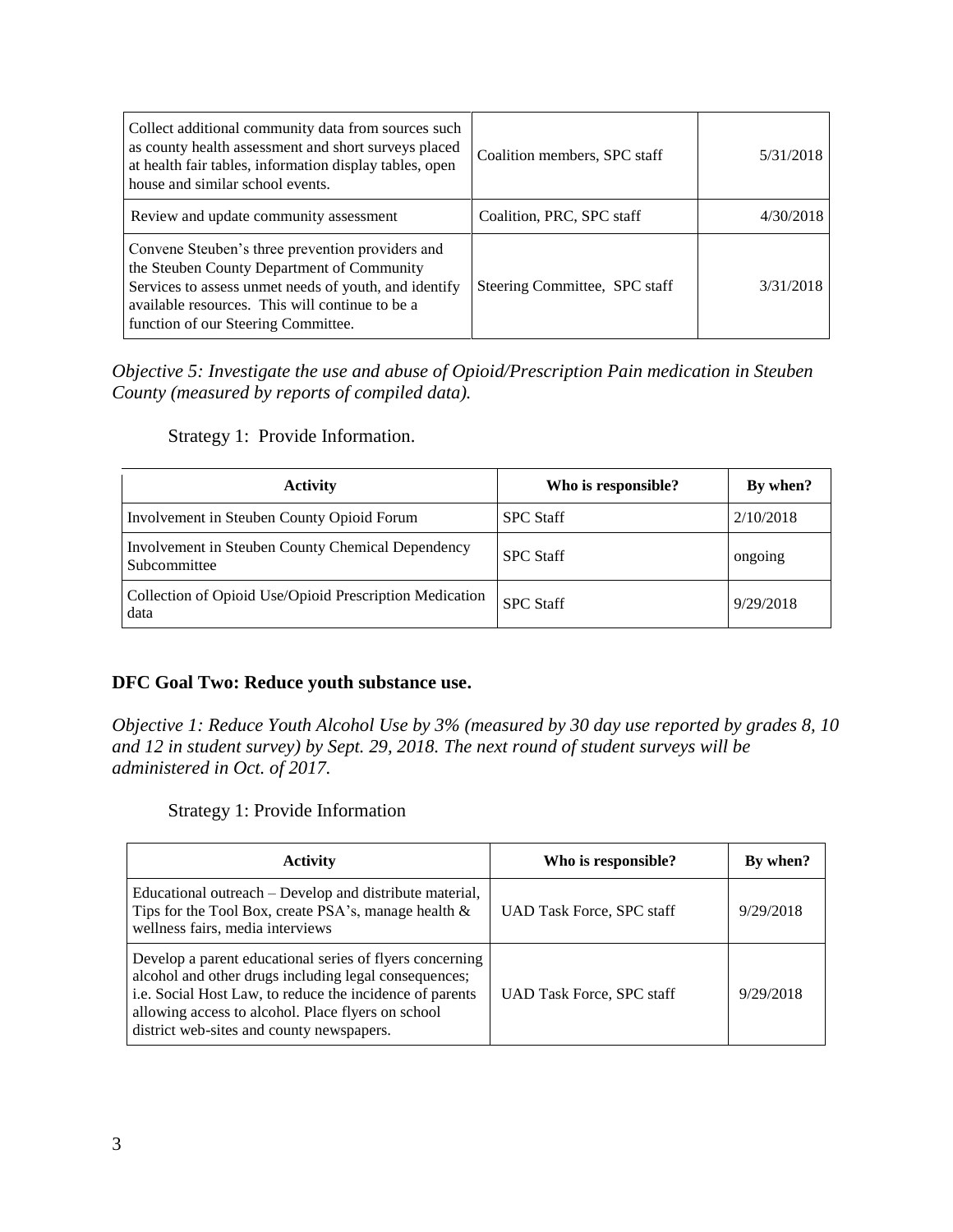| <b>Activity</b>                                                                                                                                                                                                             | Who is responsible?                               | By when?  |
|-----------------------------------------------------------------------------------------------------------------------------------------------------------------------------------------------------------------------------|---------------------------------------------------|-----------|
| Recruit youth to participate in a sticker shock program<br>in at least 4 communities applying "don't serve to under<br>21" stickers on cooler cases and multi-packs of beer at<br>convenience stores.                       | <b>UAD Task Force, SPC staff</b>                  | 7/31/2018 |
| Sponsor a teen media contest – PSA's billboards, video<br>ads, video contest, poster contest addressing the legal<br>and physical effects of underage drinking                                                              | UAD Task Force, SPC staff                         | 5/31/2018 |
| Support the DA & Sheriff authored prom and<br>graduation letters to parents of all juniors and seniors in<br>all schools county wide addressing the legal<br>consequences of hosting/attending underage drinking<br>parties | DA, Sheriff, UAD Task Force<br>members, SPC staff | 6/30/2018 |

## Strategy 2: Build Skill

| <b>Activity</b>                                                        | Who is responsible?                     | By when?  |
|------------------------------------------------------------------------|-----------------------------------------|-----------|
| Conduct a minimum of 2 TIPs training for off premise<br>establishments | Coalition, UAD Task Force, SPC<br>staff | 9/29/2018 |

## Strategy 3: Access/Barriers

| <b>Activity</b>                                                             | Who is responsible?                     | By when?  |
|-----------------------------------------------------------------------------|-----------------------------------------|-----------|
| Develop a media campaign centered around the<br>underage drinking tip line. | Coalition, UAD Task Force, SPC<br>staff | 9/29/2018 |

## Strategy 4: Incentives/ Disincentives

| <b>Activity</b>                                                                                                                                               | Who is responsible?              | By when?  |
|---------------------------------------------------------------------------------------------------------------------------------------------------------------|----------------------------------|-----------|
| Increase public recognition program for proactive law<br>enforcement, youth doing the right thing and adults<br>supporting youth decisions to be alcohol free | Coalition, UAD Task Force        | 9/29/2018 |
| Public recognition of TIPs certified establishments                                                                                                           | <b>UAD Task Force, SPC staff</b> | 9/29/2018 |

# Strategy 5: Physical Design

| <b>Activity</b> | Who is responsible?<br>By when? |
|-----------------|---------------------------------|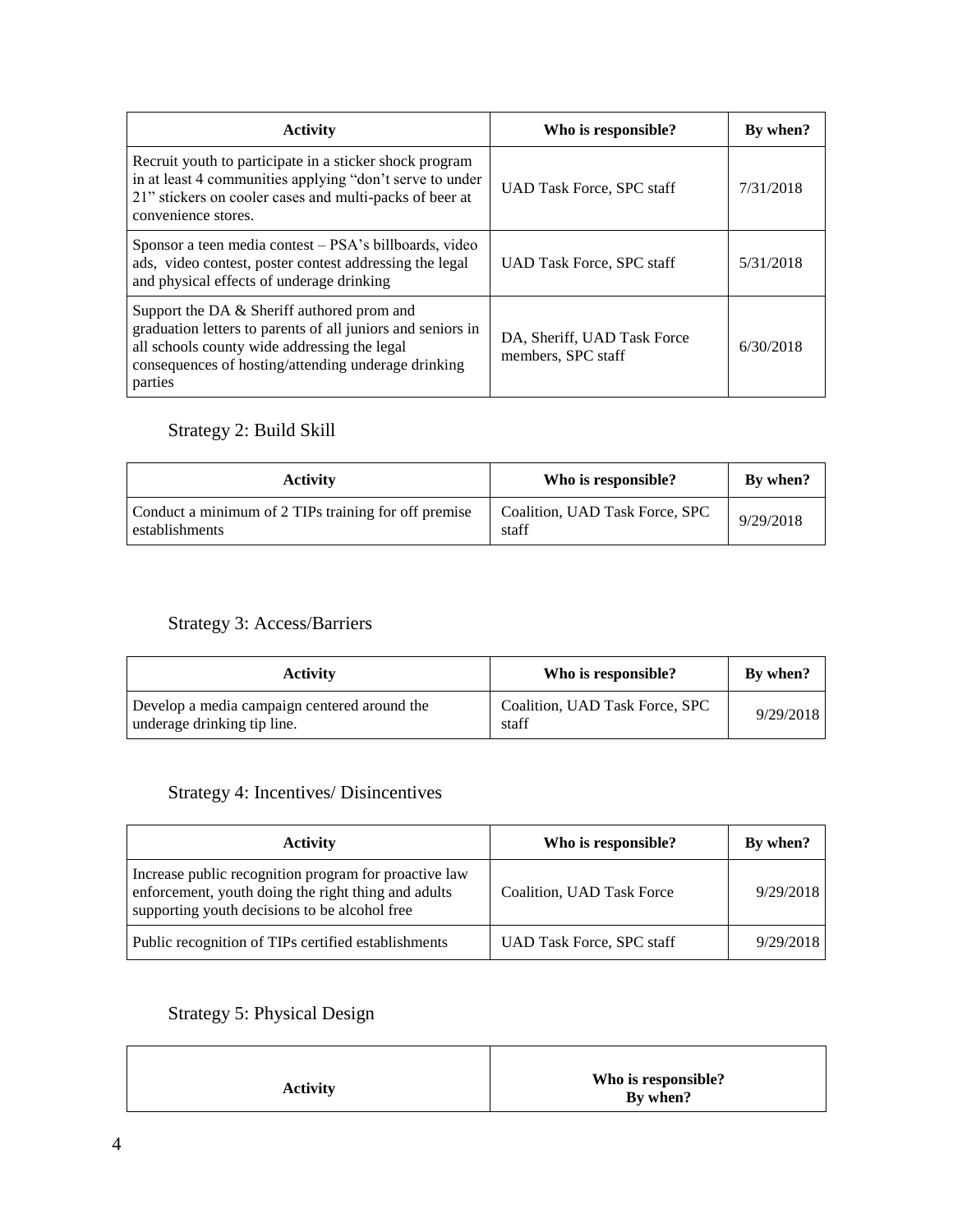| Post permanent Social Host signs in retail stores | Coalition, UAD and MJP Task<br>Force members | 9/29/2018 |  |
|---------------------------------------------------|----------------------------------------------|-----------|--|
|---------------------------------------------------|----------------------------------------------|-----------|--|

*Objective 2: Reduce youth marijuana use by 3% (as measured by 30 day use reported by 8 th , 10th and 12th graders in the student survey) by Sept. 29, 2018. The next round of student surveys will be administered in October of 2017.*

Strategy 1: Provide Information

| <b>Activity</b>                                                                                                                                                                                                                                                                                                       | Who is responsible?              | By when?  |
|-----------------------------------------------------------------------------------------------------------------------------------------------------------------------------------------------------------------------------------------------------------------------------------------------------------------------|----------------------------------|-----------|
| Educational outreach – distribute material, PSA's,<br>health & wellness fairs, media interviews pertaining to<br>the legal and physical effects of youth use of marijuana<br>and information about the new medical marijuana law<br>in NYS.                                                                           | <b>MJP</b> Task Force, SPC staff | 9/29/2018 |
| Develop a parent education and promote series of flyers<br>concerning marijuana, medical marijuana, and other<br>drugs including legal consequences; i.e. Social Host<br>Law, to reduce the incidence of parents allowing access<br>to marijuana. Place flyers on school district web-sites<br>and county newspapers. | <b>MJP</b> Task Force, SPC staff | 9/29/2018 |

## Strategy 2: Build Skill

| <b>Activity</b>                                                                                                                                                         | Who is responsible?              | By when?  |
|-------------------------------------------------------------------------------------------------------------------------------------------------------------------------|----------------------------------|-----------|
| Conduct DITEP refresher class for education and youth<br>serving staff                                                                                                  | <b>MJP Task Force, SPC staff</b> | 8/31/2018 |
| Design/implement a presentation for law enforcement,<br>parents, administrators, and counselors covering current<br>drug trends, product marketing and prevention tips. | <b>MJP Task Force, SPC staff</b> | 3/31/2018 |

### Strategy 3: Access/ Barriers

| Activity                                                                 | Who is responsible?              | By when?  |
|--------------------------------------------------------------------------|----------------------------------|-----------|
| Develop a media campaign centered around the<br>Sheriff's Drug Tip Line. | <b>MJP Task Force, SPC staff</b> | 9/29/2018 |

### Strategy 4: Incentives/ Disincentives

| <b>Activity</b>                                                                                                                                                                  | Who is responsible?              | By when?  |
|----------------------------------------------------------------------------------------------------------------------------------------------------------------------------------|----------------------------------|-----------|
| Continue our public recognition program for proactive<br>law enforcement, youth doing the right thing and adults<br>supporting youth decisions to be marijuana and drug<br>free. | <b>MJP Task Force, SPC staff</b> | 9/29/2018 |